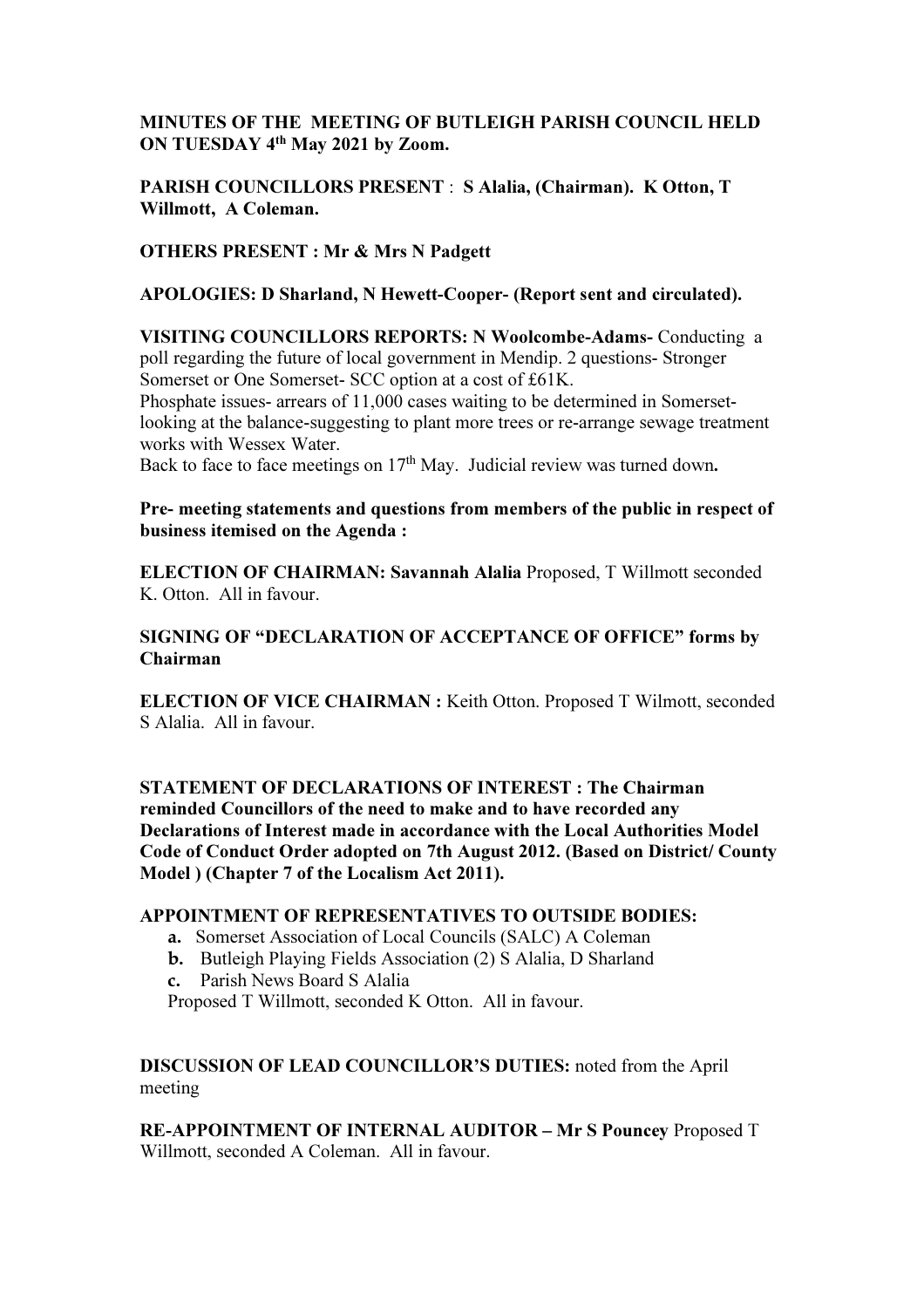#### RE-APPOINTMENT OF GRIEVANCE & DISCIPLINARY AND APPEALS

PANELS. G&D - Chairman and D Gibson, Appeals- Chairman & H McNinch Proposed T Willmott, seconded K Otton. All in favour.

APPROVAL OF THE MINUTES OF THE ANNUAL PARISH MEETING - 6TH APRIL 2021. Proposed T Willmott, seconded A Coleman. All in favour. Minutes to be posted on the Village Website.

## MATTERS ARISING FROM THE MINUTES ( NOT INCLUDED LATER AS AN AGENDA ITEM). None

APPROVAL OF THE MINUTES OF 6TH APRIL 2021. Proposed K Otton, seconded T Willmott. All in favour. Minutes to be posted on the Village Website.

#### MATTERS ARISING FROM THE MINUTES (NOT INCLUDED LATER AS AN AGENDA ITEM). None

#### NOTICE OF PARISH COUNCIL MEETING DATES FOR 2021/22: Circulated.

## PLANNING APPLICATIONS:

| <b>Application Number</b> | <b>Proposal</b>                                                                                                                                                | <b>Applicant &amp; Location</b>                                  |
|---------------------------|----------------------------------------------------------------------------------------------------------------------------------------------------------------|------------------------------------------------------------------|
| 2021/0849/HSE             | <b>Relace conservatory</b><br>with flat roof and<br>alterations.<br>Recommend.<br><b>Approval Proposed T</b><br>Willmott, seconded S<br>Alalia. All in favour. | Mr & Mrs Padgett<br><b>Little Orchard, High</b><br><b>Street</b> |
| 2021/0894/HSE             | Proposed replacement<br>porch<br>Recommend Approval.<br>Proposed T Wilmott,<br>seconded S Alalia. All<br>in favour.                                            | Mr C Reeve<br><b>3 West Park</b>                                 |
| <b>Decisions</b>          |                                                                                                                                                                |                                                                  |
| 2021/0384/HDG             | <b>Application for</b><br>hedgerow removal.<br><b>Removal of three</b><br>hedgerows &                                                                          | <b>Ben Sands</b><br><b>Butleigh Court Access</b><br>Track.       |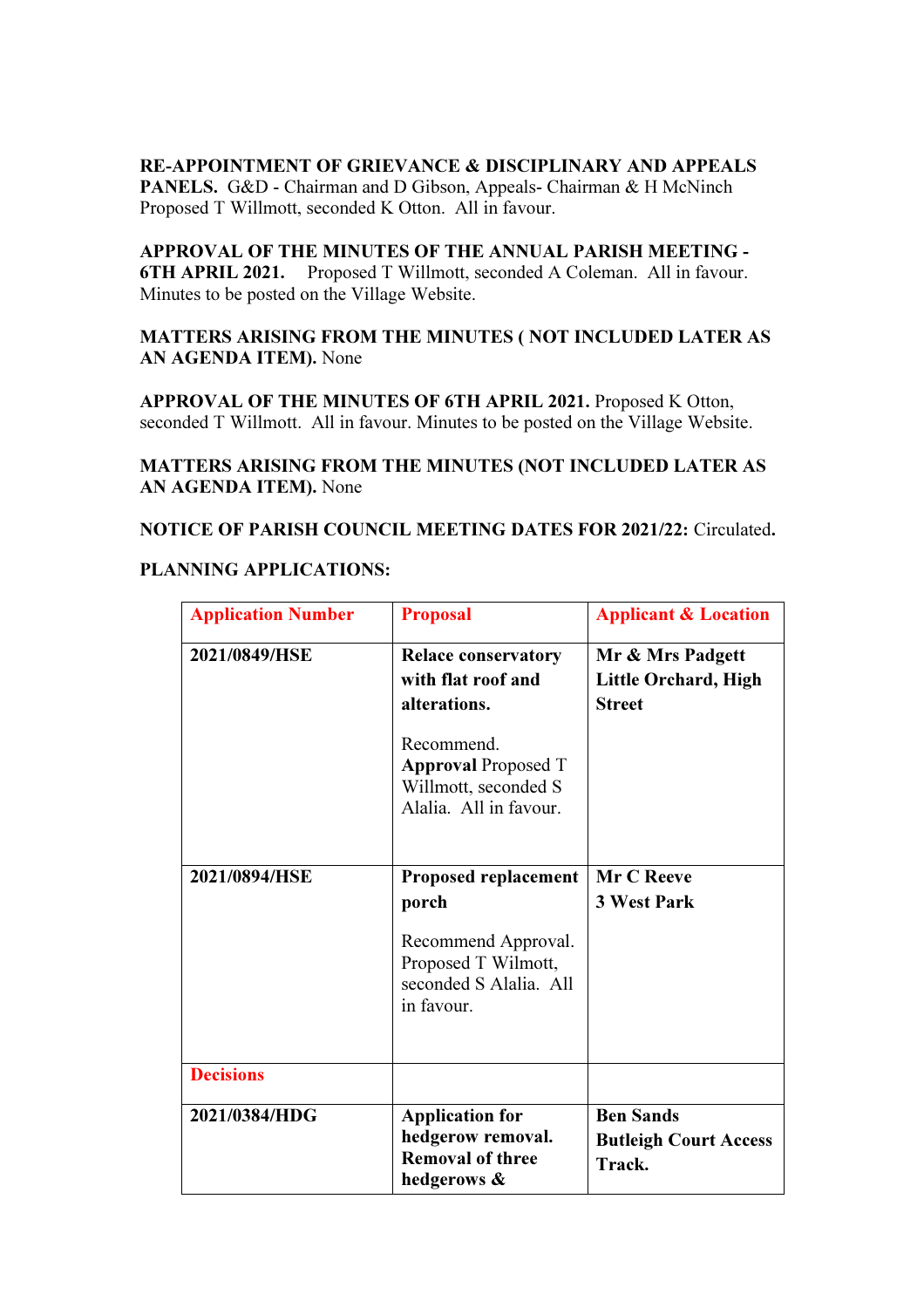|               | replanting in order to<br>lay a new water main.<br><b>Approved</b>                                                                       |                                                                                                           |
|---------------|------------------------------------------------------------------------------------------------------------------------------------------|-----------------------------------------------------------------------------------------------------------|
| 2021/0416/TCA | Proposed works to<br>trees in Cons Area<br><b>Approved</b>                                                                               | Mr Padgett<br>Little Orchard, High<br>Street.                                                             |
| 2021/0246/OTA | <b>Application to build 3</b><br>bungalows-Refused                                                                                       | <b>R</b> Adeney<br><b>Land south of Barton</b><br>Road                                                    |
| 2020/2674/FUL | Development of 37<br>dwelling houses (C3)<br>& a café/workhub<br>(E) with associated<br>access, parking and<br>landscaping.<br>Withdrawn | <b>Galleon Homes</b><br><b>Land at 352613</b><br>133868<br><b>Baltonsborough Road,</b><br><b>Butleigh</b> |

APPROVAL OF ANNUAL ACCOUNTS IN PREPARATION FOR ANNUAL AUDIT. The books and annual audit, having been signed off by the Internal Auditor were signed by the Clerk and Chairman, ready to be sent to PFK Littlejohn for exempt audit purposes. The audit being advertised on line and noticeboards. Proposed T Willmott, seconded S Alalia. All in favour.

| <b>FINANCE : CURRENT AC</b> |            | <b>BRAC</b>    |           |
|-----------------------------|------------|----------------|-----------|
| <b>BALANCE</b>              | £ 5739.02  | <b>BALANCE</b> | £7645.56  |
| $+$ Precept                 | £ 15000.00 | $+$ int        | -19       |
| <b>Balance</b>              | £ 20739.02 | <b>Balance</b> | £ 7645.75 |

Proposed S Alalia , seconded A Coleman , all in favour.

## FINANCIAL APPROVALS:

Resolutions to approve grants/payment as provided for in the 2021/22 Precept, as follows:

- a. Somerset and Dorset Air Ambulance £350 (LGA 1972 s137)
- b. Butleigh PCC Churchyard Grant £ 1850 (LGA 1972 s214)
- c. BPFA Playing Field Maintenance Grant Grounds maintenance £2000 (LGA 1976 s19)
- d. Citizens Advice Bureau £150 (LGA 1972 s142)
- e. St Margaret's Hospice £200 (LGA 1976 s19)
- f. SALC Training fees £70

Proposed S Alalia , seconded K Otton, all in favour.